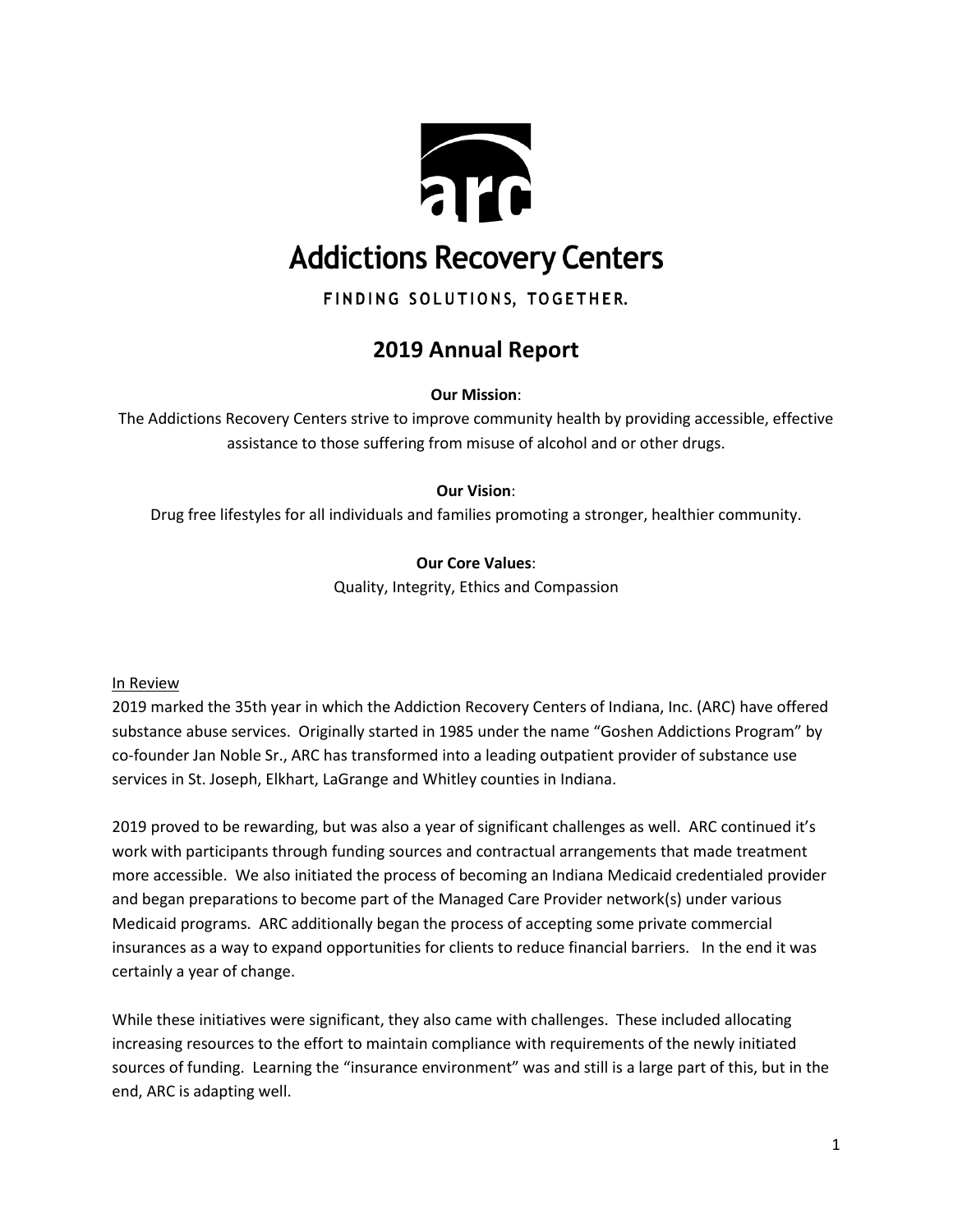Participation in community organizations addressing the needs of persons with substance use issues continued as well. ARC representatives contributed to the Whitley County Drug Free Indiana, Council for Drug Free LaGrange County, the Elkhart County Re-entry Initiative, the Elkhart County Drug Free Partnership, the LaGrange County Drug Court and the Elkhart County Drug Court to name a few. Additionally, our LaGrange facility is in it's final year period (ends in 2020) of a four-year certification as an Indiana Office of Court Services (IOCS) contracted Alcohol and Drug Program. This marked the eighth year of ARC's involvement in this program.

ARC also continued our "balanced scorecard" approach to performance measurement derived from our Strategic Plan. The "scorecard" sets a multi-year time frame in which various functional areas of our organization set goals and objectives to attain. It acknowledges the interdependence that each of these areas of the organization has in the attainment of our mission and vision, by demonstrating our identified values. A significant remainder of this report provides the results for 2019 and an assessment of our performance given the continually changing environment in our state, local and national environment.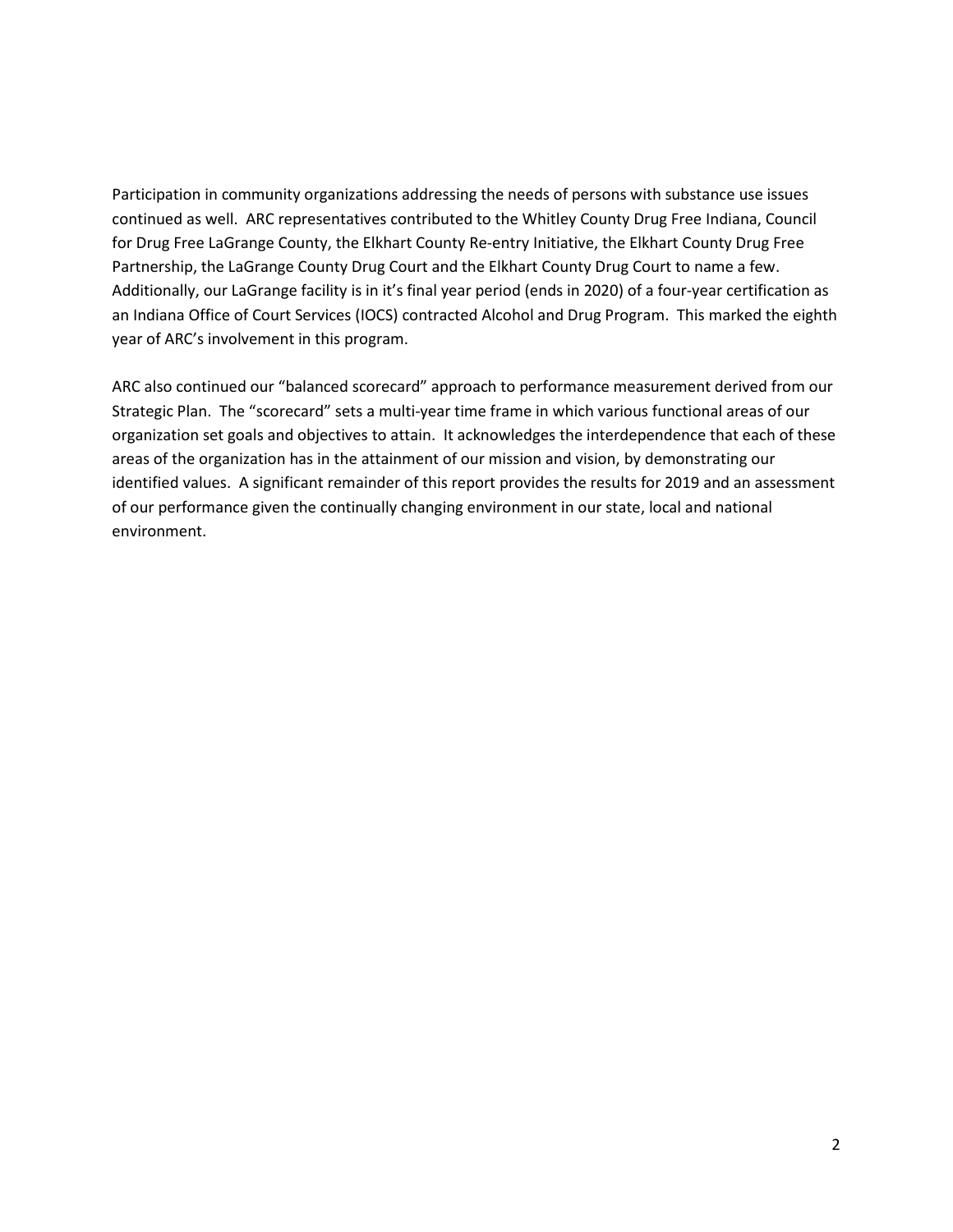## *2019 Overview*

## Substance Abuse Evaluations:

#### Recommended Programs

ARC staff facilitated a high number of evaluations for persons concerned with their substance use habits. Of those conducted, 71% % of those evaluated were referred to a therapy service, identified as either an outpatient or individual service to address a substance dependency condition. 19% were recommended an educational program, and an estimated remaining 8% were given either "no recommendations" or referred to an inpatient or some other setting. These percentages are very similar to prior years breakdown.

#### Substance of Choice

The chart below identifies a three-year picture of each persons reported primary substance of choice. As has been the case for many years, alcohol was the substance of choice for a majority of persons evaluated. However, it should be noted, that a long-term trend of cannabis becoming increasingly popular. Additionally, other drugs including methamphetamine and heroin continue to present themselves at an increasing rate.



#### Income Level

Income level is often an issue for persons attempting to enter a service at ARC. For persons obtaining an evaluation, 59% reported being at or below 200% of the Department of Human Health and Services poverty guidelines. This was 6% lower than the previous year. Employment in the counties ARC serviced had very high employment rates during the year which likely contributed to this reduction. The 200% number is often used as a threshold for determining financial aid for persons seeking treatment services.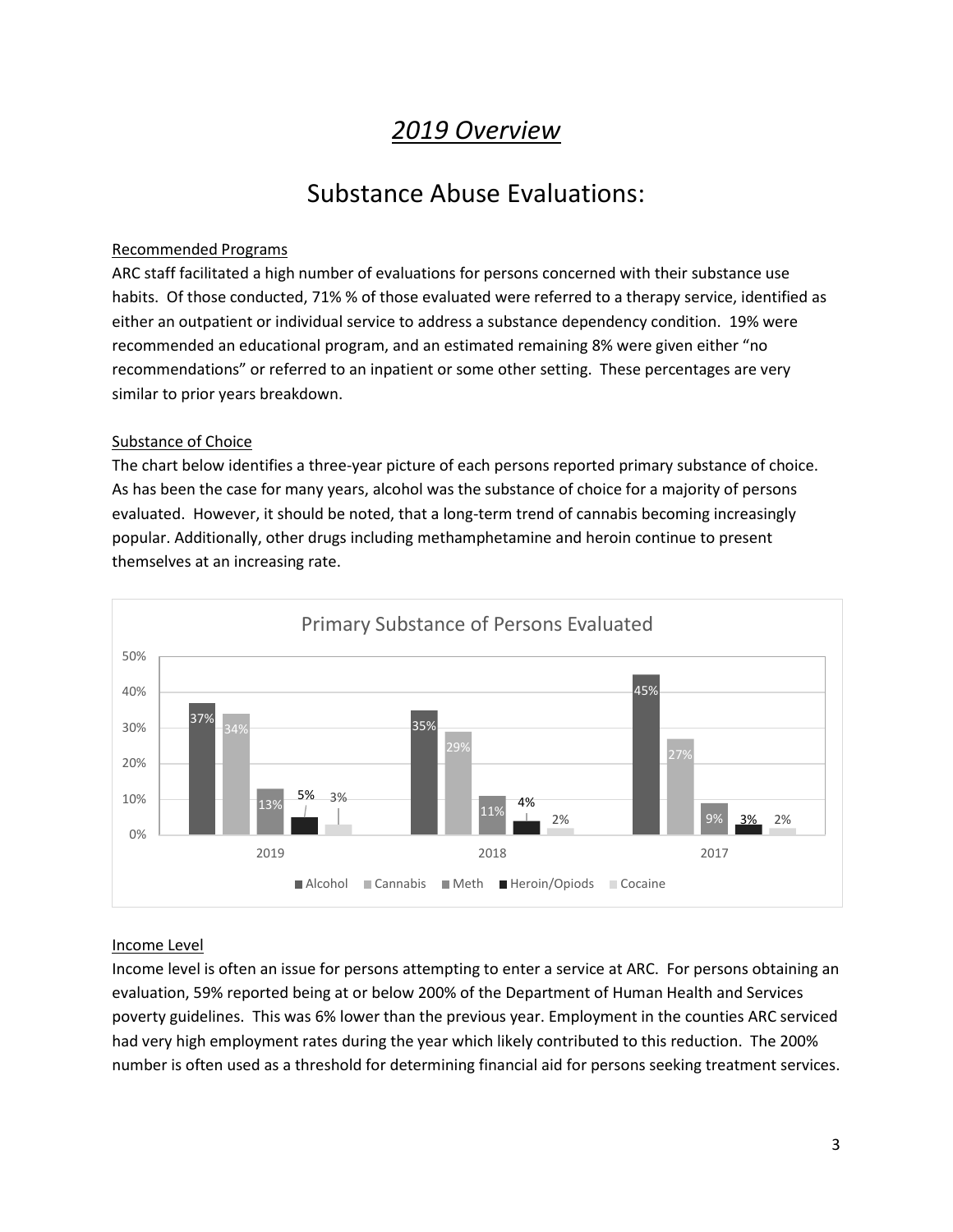## Persons Starting a Therapy Program

#### Race and Ethnicity

In terms of the race and ethnic background of persons entering a therapy program, see the following charts:



As has been the case for many years, the racial composition of ARC therapy groups varies by location. Changes in 2019 for therapy groups showed a 5% decline in the percentage of clients identifying as "white", which can be directly attributed to the following: 2% increase in each of those identifying as "black" and "multiracial", and "other" and a 1% decrease in those identifying as "American Indian".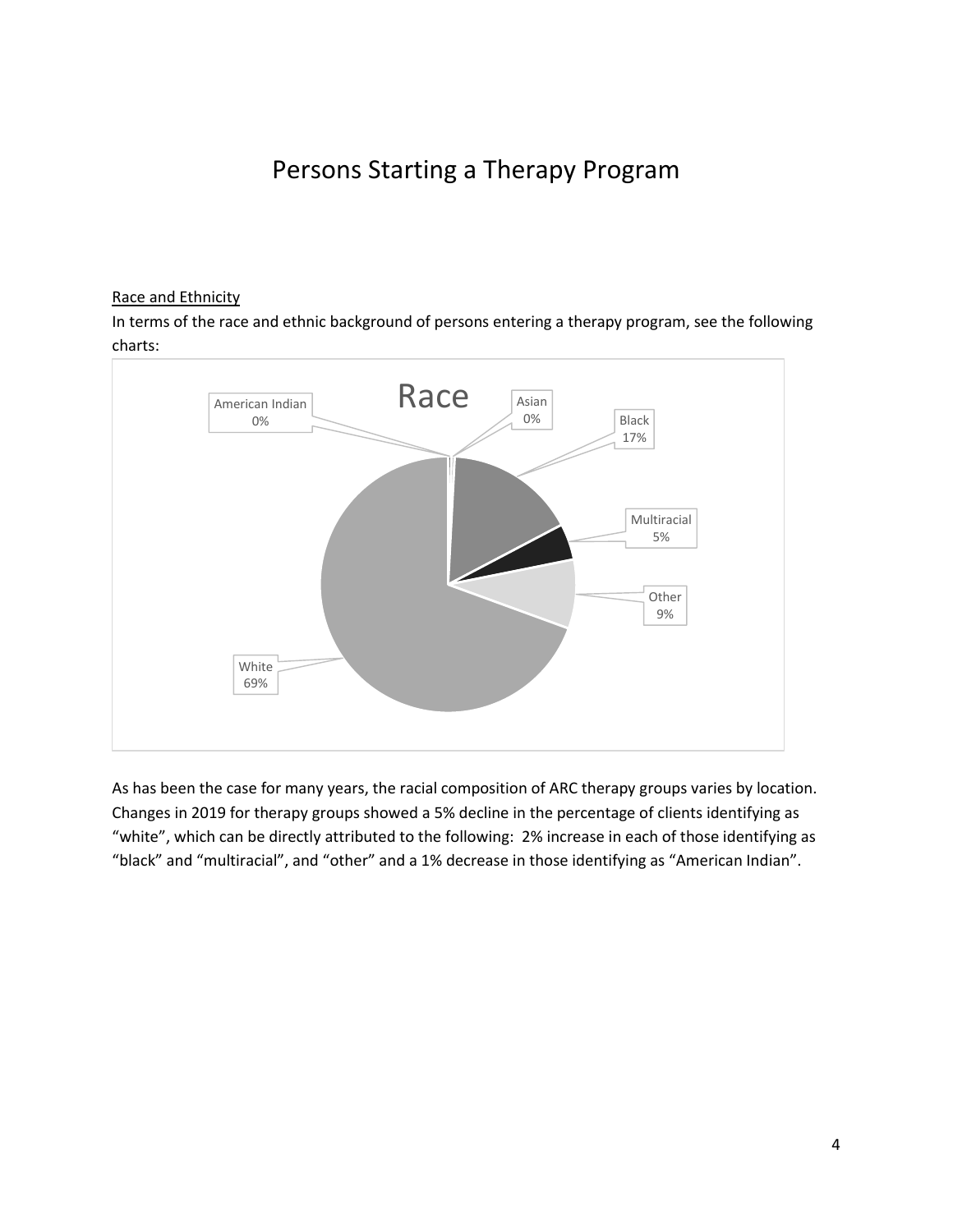#### Persons reporting ethnicity had the following composition:



As can be derived, a clear majority of participants identified as "Not Hispanic/Latino" and of those identifying as Hispanic/Latino (28%), 60% reported as "Mexican" ethnicity, 29% as "Other Hispanic/Latino" and 9% as "Puerto Rican". The ethnic identification within the 28% remained largely unchanged from prior years. However, the percentage of persons indicating "Latino/Hispanic" jumped from 21% of total clientele to 28%, a significant increase of 7%. This was reflective of the reintroduction of a Latino program that had been absent during 2017 and 2018 as well as changing demographics in the areas ARC serves.

#### Gender

Regarding identification to gender, 2019 saw 80% identify as "male" and 20% as "female". This was within 2% of 2018, and has been virtually unchanged since 2015, so no real changes have occurred proportionately in this area.

#### Summary of Populations Served

It is very important to have a clear picture of the people in our communities served and subsequently what specific and unique needs they may have. Clearly, through the information collected through the data collection process, ARC serves a wide array of consumers with cultural uniqueness, economic and other needs that deserve attention. This attention can (and is) addressed by ARC through awareness programs, culturally competent staff, and assistance through connection with larger communities. In this way, the information that is gathered assists in helping ARC develop more helpful programs and is measured through our performance improvement and outcomes analysis.

In particular, in 2019, ARC addressed the needs identified by client input in the areas of financial barriers to treatment, more individualized treatment through individual sessions, culturally competent staff with the knowledge and experience with the populations served and in our programming for the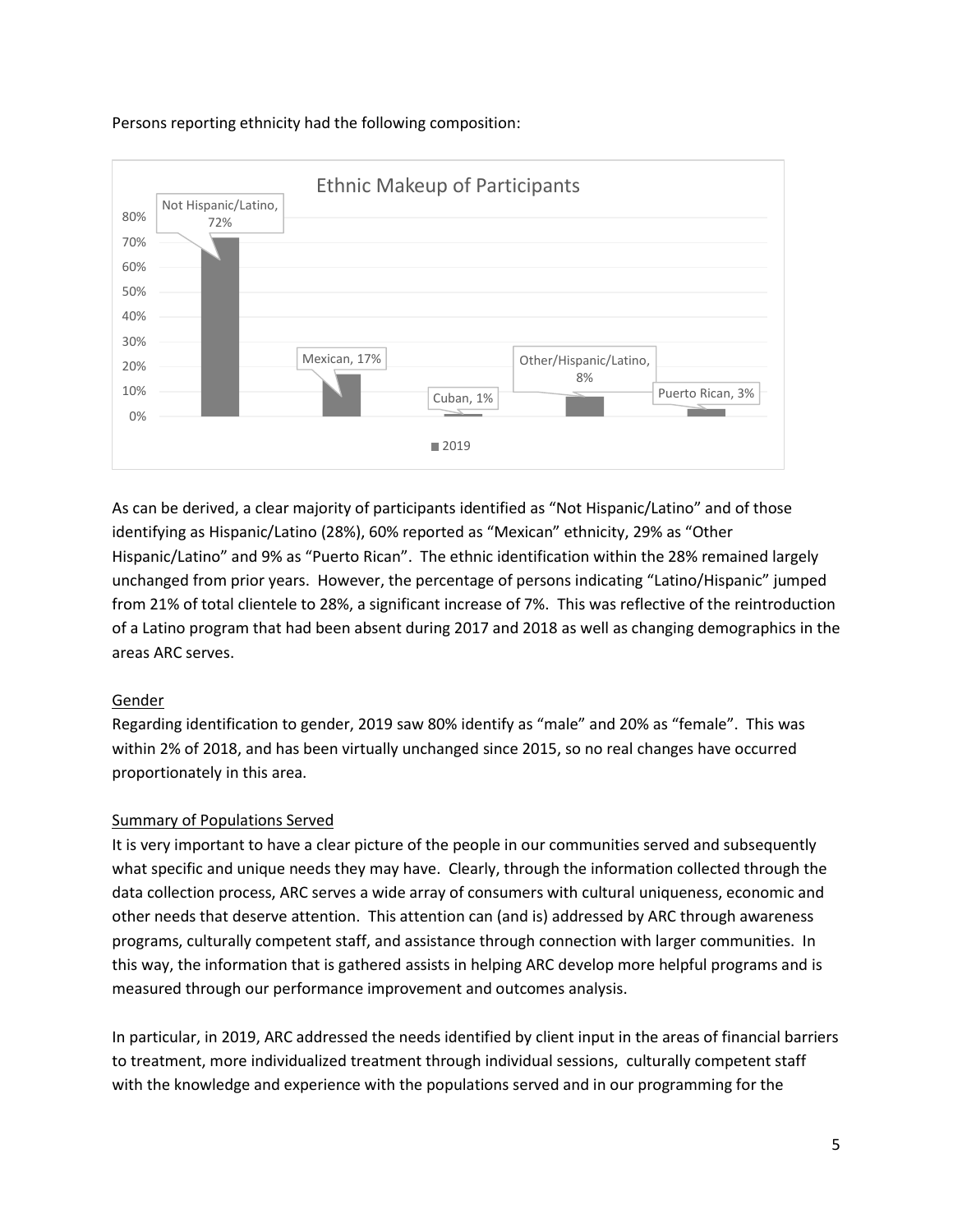substance use issues themselves – all in an attempt to obtain the most helpful outcomes in terms of sobriety and quality of life for as many participants as possible.

The remainder of the report details these concepts in more depth through our analysis of the measurement and outcomes of the areas that ARC brings forward to best accomplish our mission and vision- with the added insight of information provided by consumers in particular, but other stakeholders as well.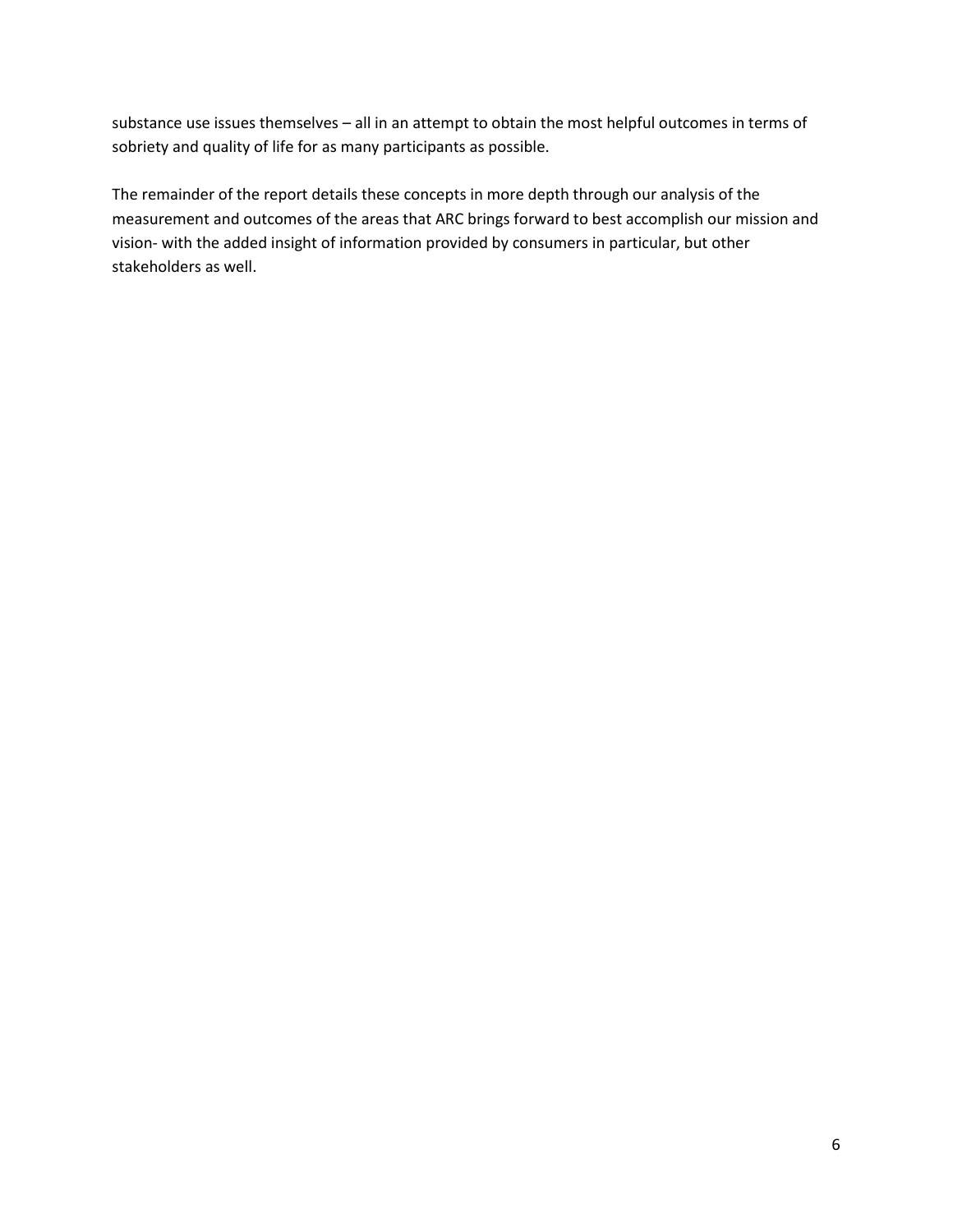## **2019 Performance Improvement and Outcomes**

As referred to prior, ARC's Strategic Plan utilizes the "balanced scorecard" approach. A summary for each area, objective and the 2018 performance measurement (outcome) is given in the following section.

### **Programs and Services**

### **Our overall goal is to improve the delivery of quality services that are measured and shown to result in increased sobriety and an improved quality of life for our participants**

| Objective            | <b>Measure</b>                                                                                                         | <b>Targets</b>                                  | <b>Initiatives</b>                                                                           | <b>Result for</b><br>$1/1/19$ to<br>12/31/19                                                                                                                                                                                                                     | 2019<br>Performan<br>ce Actions                                                                                                                                                                                                                                                                                                                 | 2019<br>Performance<br><b>Action</b><br><b>Review</b>                                                                                                                                                                                                                                                                                                                                                                | <b>Outcomes</b>                                                                                                                                                                                                                                                            |
|----------------------|------------------------------------------------------------------------------------------------------------------------|-------------------------------------------------|----------------------------------------------------------------------------------------------|------------------------------------------------------------------------------------------------------------------------------------------------------------------------------------------------------------------------------------------------------------------|-------------------------------------------------------------------------------------------------------------------------------------------------------------------------------------------------------------------------------------------------------------------------------------------------------------------------------------------------|----------------------------------------------------------------------------------------------------------------------------------------------------------------------------------------------------------------------------------------------------------------------------------------------------------------------------------------------------------------------------------------------------------------------|----------------------------------------------------------------------------------------------------------------------------------------------------------------------------------------------------------------------------------------------------------------------------|
| Symptom<br>Reduction | Client use of<br>substances<br>from start<br>$\alpha$ f<br>treatment<br>to end, and<br>then 60-120<br>day follow<br>up | 25%<br>reduction<br>from<br>beginning<br>to end | Practices<br>within<br>programs that<br>show<br>statistical<br>impact on use<br>of substance | PRE: .847<br>days per 30<br>day period;<br>$POST = .489$<br>days; $60$<br>Day follow<br>$up-0$ days<br>of reported.<br>Improveme<br>nt PRE to<br>POST was a<br>42%<br>reduction.<br>Since 60 day<br>information<br>showed "0"<br>that will not<br>be<br>compared | 1. Continue<br>personnel<br>training for<br>updated<br>ways<br>including<br>ARC use of<br>"games". 2.<br>Review use<br>$\alpha$ f<br>additional<br>alternative<br>methods<br>including<br>Matrix,<br>Trauma<br>oriented<br>and other<br>possible<br>methods, 3.<br>Continue<br>expansion<br>$\alpha$ f<br>individual<br>counseling<br>sessions. | <b>ARC</b> utilized<br>training in<br>Motivational<br>Interviewing<br>as well as the<br>Matrix<br>program and<br>continued<br>implementati<br>on of use of<br>games to<br>assist clients<br>in their<br>treatment.<br>Additionally<br>individual<br>counseling, as<br>identified as<br>an effective<br>counseling<br>tool by clients<br>was<br>continued at a<br>higher rate<br>than<br>historically<br>was the case | <b>TARGET</b><br>MET:<br>Therapy<br>had a 42%<br>improveme<br>nt in<br>number of<br>days using<br>as reported<br>by the<br>sample of<br>clients from<br>beginning<br>to the end<br>of the<br>program.<br>This was<br>also an<br>improveme<br>nt over<br>2017<br>reporting. |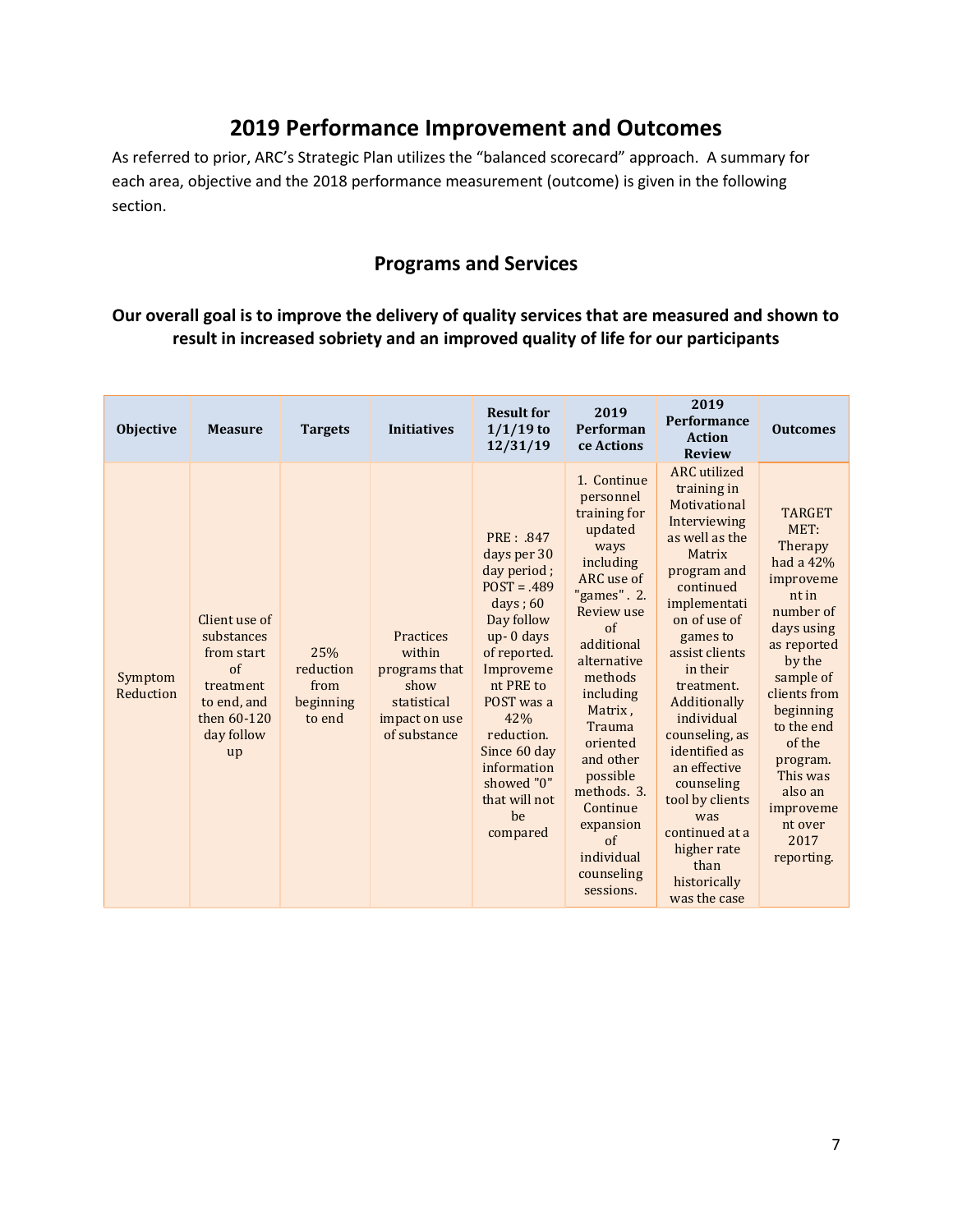| Symptom<br>Reduction                                                         | Number of<br>Days<br>Gainfully<br>Employed                                                                                                                                 | 20%<br>improveme<br>nt                                                                                           | Practices to<br>include an<br>emphasis on<br>the<br>importance of<br>employment<br>as one<br>indicator of<br>improved<br>societal<br>functioning. | Therapy:<br>PRE: 352<br>respondents<br>, 19.78 days<br>working per<br>30 day<br>period;<br>POST: 229<br>responses<br>23.38 days;<br>60 Day<br>outcome 46<br>responses<br>20.54 days.<br>PRE to POST<br>improveme<br>nt was 18%,<br>while PRE<br>to 60 DAY<br>saw a 4%<br>improveme<br>nt.                        | 1.<br>Employmen<br>t continues<br>to be very<br>high in<br>Elkhart<br>County -<br>need to<br>discuss<br>possible<br>skills<br>training to<br>assist<br>clients in<br>maintaining<br>and<br>improving<br>employmen<br>t.    | Continued<br>Heavy<br>utilization of<br>Change<br>Company<br><b>Skills</b><br>Workbook to<br>assist clients<br>within the<br>realm of their<br>substance<br>abuse<br>services<br>occurred in<br>2019. | <b>TARGET</b><br>MISSED:<br>Analysis of<br>high<br>employmen<br>t in<br>counties<br>served<br>impacted<br>this result.                                                                                                 |
|------------------------------------------------------------------------------|----------------------------------------------------------------------------------------------------------------------------------------------------------------------------|------------------------------------------------------------------------------------------------------------------|---------------------------------------------------------------------------------------------------------------------------------------------------|------------------------------------------------------------------------------------------------------------------------------------------------------------------------------------------------------------------------------------------------------------------------------------------------------------------|----------------------------------------------------------------------------------------------------------------------------------------------------------------------------------------------------------------------------|-------------------------------------------------------------------------------------------------------------------------------------------------------------------------------------------------------|------------------------------------------------------------------------------------------------------------------------------------------------------------------------------------------------------------------------|
| Client<br>perception<br>of<br>effectivene<br>ss of<br>counseling<br>services | <b>Measureme</b><br>nt of extent<br>to which<br>client<br>perceives<br>services<br>(curriculum<br>and<br>materials)<br>are relevant<br>and helpful<br>to their<br>recovery | 75%<br>indicate<br>that<br>materials /<br>curriculum<br>were<br>relevant<br>and helpful<br>to their<br>recovery. | Review and<br>implementati<br>on of<br>practices that<br>respond to<br>client input<br>regarding<br>helpfulness                                   | POST: 78%<br>of 227<br>respondents<br>indicated<br>"very<br>helpful";<br>19%<br>"somewhat<br>helpful";<br>2%<br>"neither";<br>1% "of little<br>help" 60<br>DAY: 70%<br>of 46<br>respondents<br>indicated<br>"very<br>helpful";<br>26%<br>"somewhat"<br>helpful; $0\%$<br>"neither and<br>4% " of little<br>help" | 1. Continue<br>expanding<br>individual<br>counseling<br>sessions. 2.<br>Update<br>offices with<br>more<br>technology<br>which<br>includes<br>internet<br>access, and<br>higher<br>quality<br>equipment<br>and<br>learning. | More<br>individual<br>services were<br>made<br>available<br>during 2019<br>through<br>inclusion of<br>such services<br>through<br>grants<br>primarily.                                                | <b>TARGET</b><br>MET: 97%<br>of persons<br>surveyed<br>for therapy<br>indicated<br>that<br>materials /<br>curriculum<br>were<br>relevant<br>and either<br>"very" or<br>"somewhat<br>" helpful to<br>their<br>recovery. |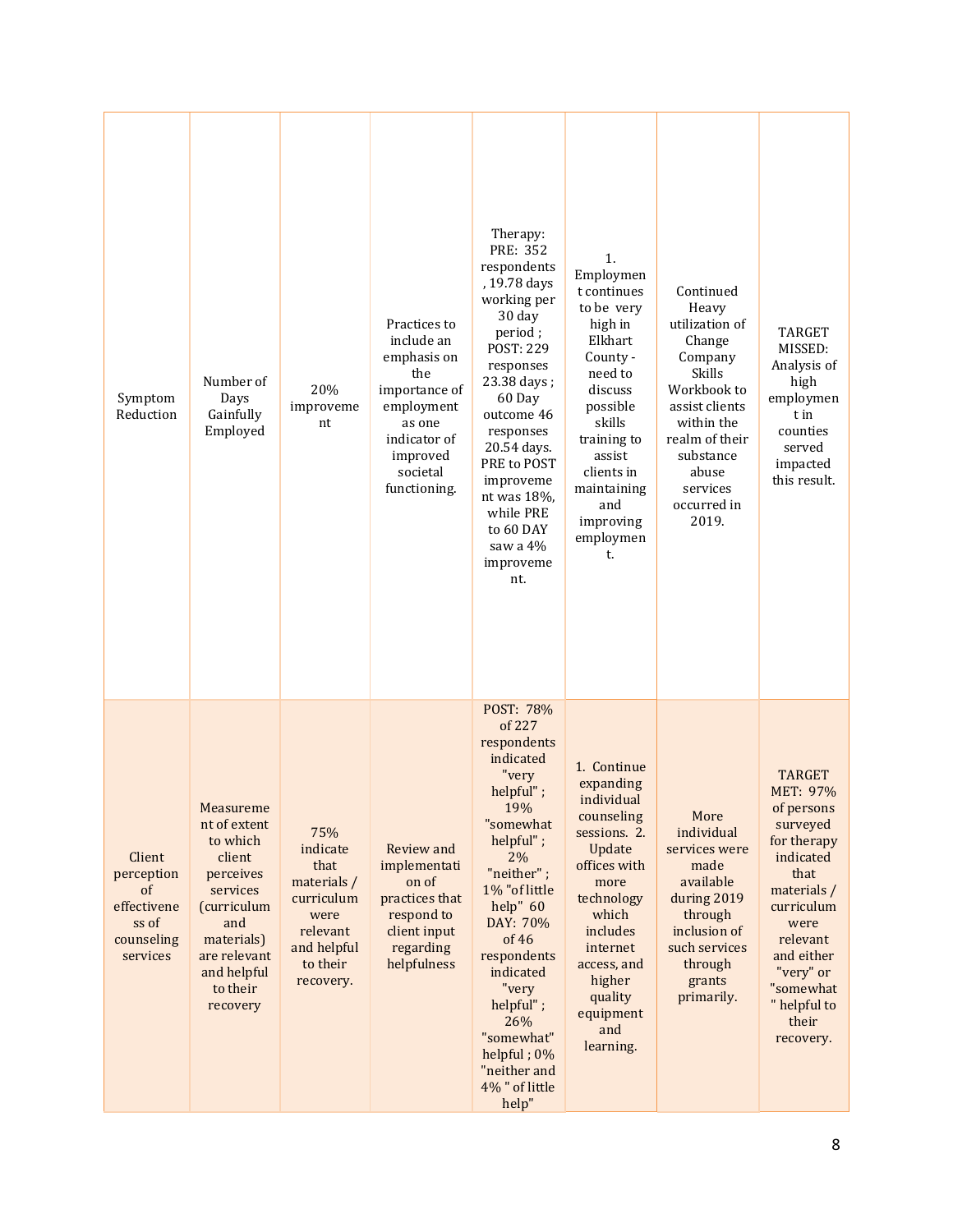| Client<br>perception<br>of ARC<br>staff's<br>investment<br>in their<br>sobriety | Client input<br>stating<br>degree to<br>which staff<br>was<br>invested in<br>their<br>sobriety | 75% | Evidence<br>indicates that<br>successful<br>outcomes in<br>treatment<br>services can<br>correlate to<br>the<br>perception of<br>investment by<br>participant<br>counselor.<br>ARC will<br>measure this. | POST: 226<br>responses,<br>91% "agree<br>a lot"; 7%<br>"agree<br>somewhat" :<br>2% "no<br>opinion" ;<br>0%<br>"disagree"<br>$< 1\%$<br>"disagree a<br>lot". 60<br>DAY:46<br>responses;<br>98% "agree<br>a lot"; $2\%$<br>"somewhat<br>agree". | 1.<br>Continued<br>training in<br>regards to<br>attitidunal<br>barriers. 2.<br>Expanded<br>training in<br>motivationa<br>1<br>interviewin<br>g. 3.<br>Expanded<br>training in<br>trauma<br>related<br>modalities. | Staff<br>discussions<br>and staff<br>meetings<br>included<br>periodic<br>discussions<br>pertaining to<br>staff<br>"attitudnal"<br>barriers.<br>Clinical staff<br>were<br>required<br>specific<br>training in<br>motivational<br>interviewing<br>in 2019.<br>While not<br>required,<br>some clinical<br>staff<br>members did<br>obtain trauma<br>related<br>training(s) | <b>TARGET</b><br>MET: 98%<br>of persons<br>in therapy<br>indicated<br>that they<br>believed<br>ARC staff<br>was<br>invested in<br>their<br>sobriety. |
|---------------------------------------------------------------------------------|------------------------------------------------------------------------------------------------|-----|---------------------------------------------------------------------------------------------------------------------------------------------------------------------------------------------------------|-----------------------------------------------------------------------------------------------------------------------------------------------------------------------------------------------------------------------------------------------|-------------------------------------------------------------------------------------------------------------------------------------------------------------------------------------------------------------------|------------------------------------------------------------------------------------------------------------------------------------------------------------------------------------------------------------------------------------------------------------------------------------------------------------------------------------------------------------------------|------------------------------------------------------------------------------------------------------------------------------------------------------|
| Perceived<br>value of<br>services by<br>clients                                 | Did client<br>feel the<br>money the<br>services<br>received<br>were worth<br>the money<br>paid | 95% | Continued<br>emphasis on<br>providing<br>what brings<br>value to our<br>clientele.                                                                                                                      | <b>POST: 216</b><br>respondents<br>$: 94\%$<br>indicated<br>"yes" that<br>services<br>were worth<br>the money<br>paid; $6\%$<br>indicated<br>"no".                                                                                            | 1. Increase<br>insurance<br>pay sources<br>so more<br>persons<br>could use<br>the<br>insurance<br>plan 2.<br><b>Grants</b> for<br>more<br>individual<br>sessions to<br>address $# 1$                              | ARC has<br>begun the<br>process of<br>applying to<br>multiple<br><b>Managed Care</b><br>and<br>Commercial<br>Insurance<br>companies.<br>Additionally,<br>individual<br>sessions were<br>made more<br>available<br>through<br>various<br>grants and<br>financial aid<br>programs.                                                                                       | <b>TARGET</b><br>MISSED:<br>94% of<br>persons<br>surveyed in<br>therapy<br>indicated<br>the money<br>paid for<br>services<br>were<br>"worth it".     |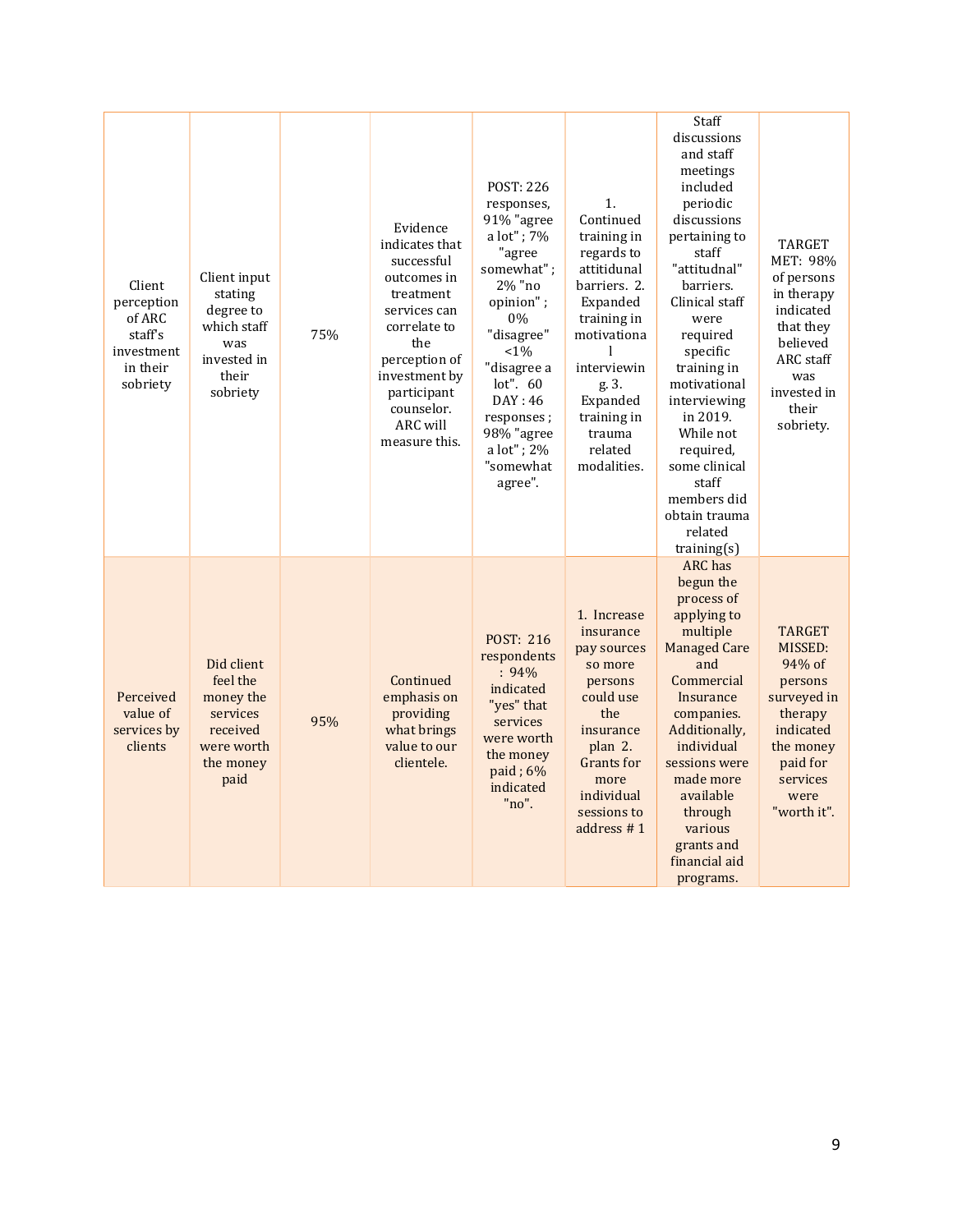| Most<br>Effective<br>Tools<br>During<br>Treatment | What did<br>vou feel<br>were the<br>most effect<br>tools during<br>your<br>treatment? |  | Providng a<br>wide array of<br>"tools" for<br>clients, but<br>also removing<br>barriers to<br>those<br>identified as<br>most effective<br>by<br>participants<br>from year to<br>year. | <b>POST</b><br><b>SURVEY:</b><br>113 persons<br>responded<br>after<br>serviced<br>were done.<br>Of those,<br>30% felt<br>"individual<br>sessions"<br>24%<br>"group";<br>14%<br>"videos" ;<br>6%<br>"discussion"<br>and $6%$<br>"workbooks<br>" as most<br>effective for<br>them. 60<br>DAY: 65%<br>of 34<br>respondents<br>indicated<br>"individual<br>sessions" as<br>most<br>effective for<br>them. | 1. Expand<br>number of<br>individual<br>counseling<br>sessions as<br>was done in<br>20182.<br>Continue<br>updating<br>videos. | Continuance<br>of offering<br>individual<br>and family<br>sessions that<br>were either at<br>reduced fee<br>or covered by<br>a third party<br>pay source<br>was expanded<br>so more<br>persons could<br>obtain this<br>type of<br>service. A few<br>new videos<br>were<br>purchased in<br>2019 as well | Clients<br>continued<br>to indicated<br>that<br>individuals<br>and group<br>time were<br>effective<br>tools for<br>treatment.<br><b>ARC</b><br>continued<br>it's move to<br>improve<br>and expand<br>these client<br>preferences<br>but also<br>make a<br>wide<br>variety of<br>"tools"<br>available to<br>our<br>clientele. |
|---------------------------------------------------|---------------------------------------------------------------------------------------|--|---------------------------------------------------------------------------------------------------------------------------------------------------------------------------------------|-------------------------------------------------------------------------------------------------------------------------------------------------------------------------------------------------------------------------------------------------------------------------------------------------------------------------------------------------------------------------------------------------------|-------------------------------------------------------------------------------------------------------------------------------|--------------------------------------------------------------------------------------------------------------------------------------------------------------------------------------------------------------------------------------------------------------------------------------------------------|------------------------------------------------------------------------------------------------------------------------------------------------------------------------------------------------------------------------------------------------------------------------------------------------------------------------------|
|---------------------------------------------------|---------------------------------------------------------------------------------------|--|---------------------------------------------------------------------------------------------------------------------------------------------------------------------------------------|-------------------------------------------------------------------------------------------------------------------------------------------------------------------------------------------------------------------------------------------------------------------------------------------------------------------------------------------------------------------------------------------------------|-------------------------------------------------------------------------------------------------------------------------------|--------------------------------------------------------------------------------------------------------------------------------------------------------------------------------------------------------------------------------------------------------------------------------------------------------|------------------------------------------------------------------------------------------------------------------------------------------------------------------------------------------------------------------------------------------------------------------------------------------------------------------------------|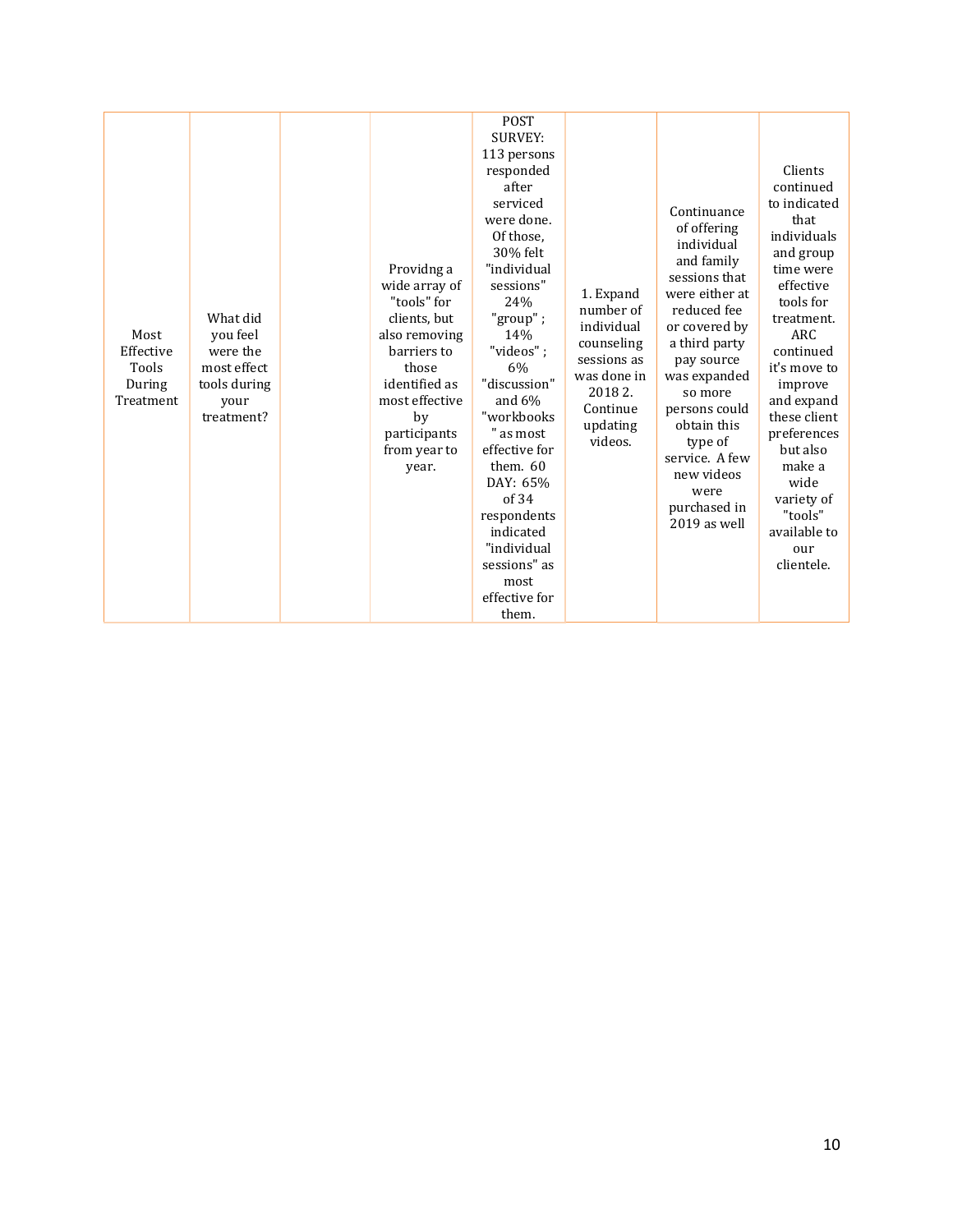### **Customer Satisfaction:**

### **Our overall goal is to measurably improve our service offerings and environments that results in clients effectively and successfully utilizing our programs and services**

| Objective                                                        | <b>Measure</b>                                                                                           | <b>Targets</b>                                                  | 2019<br>Performanc<br>e Actions                                                                                                                                                                                                                                                                                                                                                                                                                                                                                                                                                                        | 2019<br>Performance<br>Improvemen<br>t Review                                                                                                                                                                                                                                                                                                                                                                                                                                                                                                                                             | <b>Results:</b><br>$1/1/19$ to<br>12/31/19                                                                                                        | <b>Initiatives</b>                                                                                                                                                            | <b>Outcomes</b>                                                       |
|------------------------------------------------------------------|----------------------------------------------------------------------------------------------------------|-----------------------------------------------------------------|--------------------------------------------------------------------------------------------------------------------------------------------------------------------------------------------------------------------------------------------------------------------------------------------------------------------------------------------------------------------------------------------------------------------------------------------------------------------------------------------------------------------------------------------------------------------------------------------------------|-------------------------------------------------------------------------------------------------------------------------------------------------------------------------------------------------------------------------------------------------------------------------------------------------------------------------------------------------------------------------------------------------------------------------------------------------------------------------------------------------------------------------------------------------------------------------------------------|---------------------------------------------------------------------------------------------------------------------------------------------------|-------------------------------------------------------------------------------------------------------------------------------------------------------------------------------|-----------------------------------------------------------------------|
| <b>Client</b><br><b>Perception of</b><br>how they are<br>treated | Treated in<br>a<br>professiona<br>Ι,<br>courteous,<br>respectful<br>manner by<br><b>ARC</b><br>personnel | 95%<br>affirmativ<br>e (clients<br>completin<br>g a<br>program) | Continue<br>with<br>customer<br>service<br>trainings.<br>Also, from a<br>larger<br>perspective,<br>continue the<br>improvement<br>of the<br>counseling<br>environment.<br>Cleanliness.<br>lighting,<br>furniture are<br>all areas that<br>can be<br>assessed.<br>South Bend<br>office in<br>particular,<br>and possibly<br>Columbia<br>City may<br>need to be<br>moved.<br>Taking<br>additional<br>time to<br>explain<br>financial<br>situation<br>more from a<br>standpoint of<br>assisting the<br>client in their<br>understandin<br>g of options<br>and their<br>status<br>pertaining to<br>payment | -Continued<br>customer<br>service<br>trainings at<br>monthly staff<br>meeting as<br>well as<br>support staff<br>meetings. An<br>emphasis on<br>stigma and<br>attitudes<br>towards<br>clients.<br>-Moved the<br>Elkhart office<br>to a newly<br>remodeled<br>and larger<br>facility to offer<br>a better<br>counseling<br>experience in<br>that location.<br>-Multiple<br>trainings for<br>support staff<br>as well as<br>counselors<br>were initiated<br>in helping to<br>improve<br>communicatio<br>n to clients in<br>regards to<br>their financial<br>responsbilitie<br>s during 2019. | <b>PRE: 340</b><br>responded<br>with 96.6%<br>indicating<br>"yes".<br>POST: 221<br>out of 229<br>respondent<br>s or 96.15%<br>indicated<br>"YES". | 1 hour per<br>quarter<br>training (4<br>hrs/hr<br>committed<br>to<br>customer<br>service<br>orientatio<br>n to our<br>clients-<br>define<br>customers<br>as all in<br>contact | <b>TARGET</b><br><b>MET AND</b><br><b>SLIGHTLY</b><br><b>EXCEEDED</b> |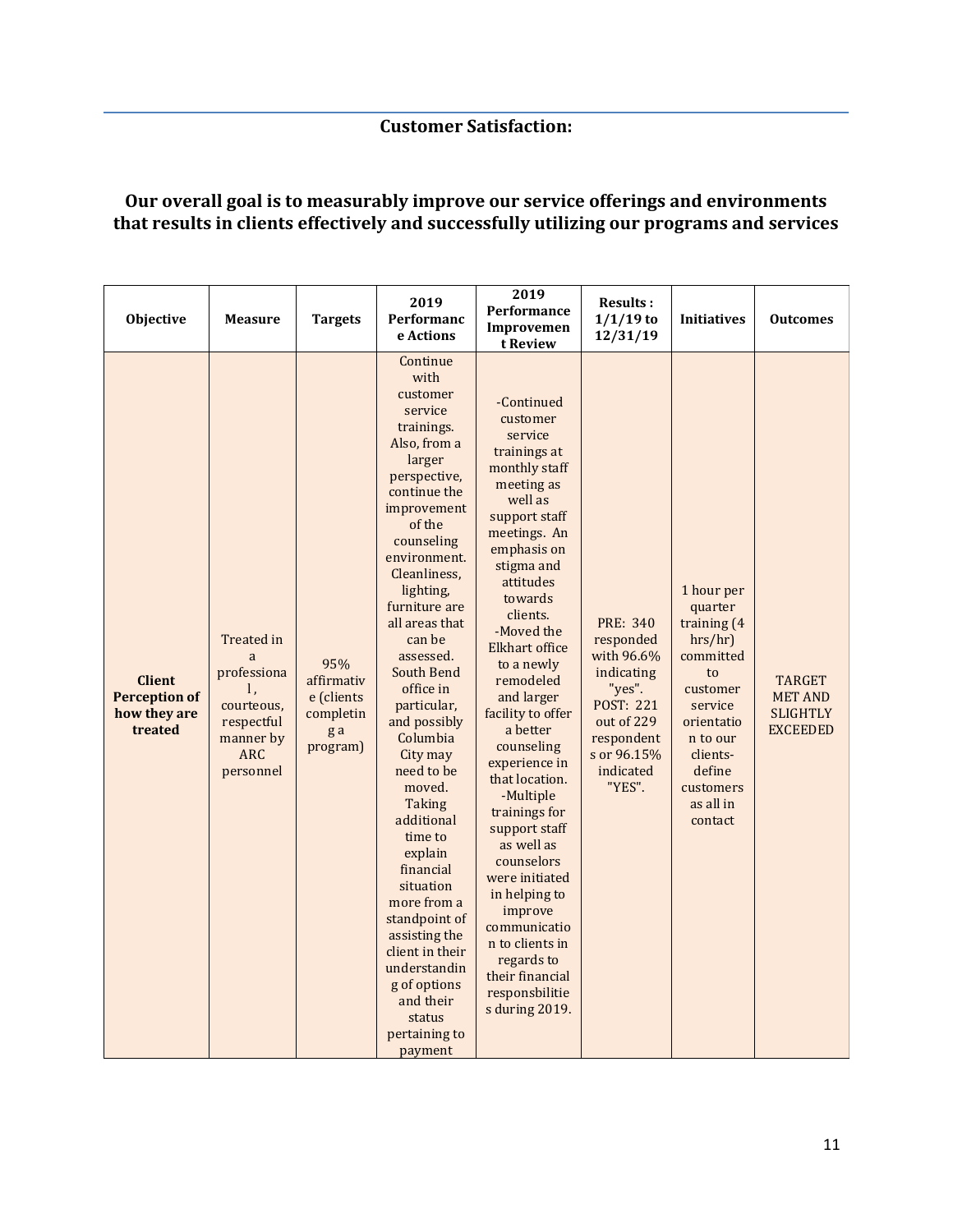| 2019 Family<br>treatment<br>sessions        | Accessibilit<br>y of family<br>sessions to<br><b>ARC</b> clients | 100%<br>availabilit<br>y to all<br>clients | Continue<br>with<br>intentional<br>and specified<br>times for<br>"family<br>nights" at<br>each office.                                                                                                                                                            | <b>ARC</b> staff<br>continued<br>disseminating<br>information to<br>clients at<br>orientation<br>and<br>evaluation<br>andto<br>potential<br>clients the<br>availability of<br>family<br>services.<br>Internally-<br>and via<br>website.                                                                                             | All offices<br>offered<br>family<br>services<br>during<br>2019 All<br>clients had<br>access to<br>these<br>services.                                                                                                                                                                                                                                                                                                                           | Include in<br>funding<br>requests<br>individual<br>and family<br>sessions<br>that<br>minimize<br>cost of<br>these<br>sessions | <b>TARGET</b><br><b>MET: All</b><br>offices<br>100% now<br>offer family<br>counseling<br>on some<br>level to<br>clientele.                         |
|---------------------------------------------|------------------------------------------------------------------|--------------------------------------------|-------------------------------------------------------------------------------------------------------------------------------------------------------------------------------------------------------------------------------------------------------------------|-------------------------------------------------------------------------------------------------------------------------------------------------------------------------------------------------------------------------------------------------------------------------------------------------------------------------------------|------------------------------------------------------------------------------------------------------------------------------------------------------------------------------------------------------------------------------------------------------------------------------------------------------------------------------------------------------------------------------------------------------------------------------------------------|-------------------------------------------------------------------------------------------------------------------------------|----------------------------------------------------------------------------------------------------------------------------------------------------|
| 2019<br><b>Individualize</b><br>d Treatment | Number of<br>individual<br>or family<br>sessions                 | 35% of all<br>clients                      | Continue<br>offering with<br>Recovery<br>Works, and<br>hiring of staff<br>with<br>credentials to<br>offer this<br>service under<br>the<br>guidelines of<br>Recovery<br>Works.<br>Expand<br>financial aid<br>requests for<br>Individual<br>and family<br>sessions. | Individual<br>sessions,<br>either with<br>the client<br>alone, or a<br>family<br>member or<br>significant<br>other was<br>available and<br>utlized clients.<br>Through<br>financial aid<br>and other<br>grant and<br>funding<br>opportunities,<br>these services<br>became<br>available and<br>were often<br>utlized by<br>clients. | It is<br>estimated<br>that 70% of<br>all therapy<br>clients<br>desiring<br>individual<br>sessions<br>obtained<br>them. This<br>is in line<br>with prior<br>year<br>estimates.<br>This was<br>due to<br>Recovery<br>Works<br>coverage of<br>these<br>sessions as<br>well as<br>increased<br>allowance<br>under the<br>local "Drug<br>Free<br>Partnership<br>" grants<br>that<br>specifically<br>included<br>low cost<br>individual<br>sessions. | Counseling<br>staff<br>informs<br>clients of<br>availability<br>one time<br>per week                                          | <b>TARGET</b><br>MET: 70%<br>of therapy<br>clients that<br>desired<br>individual<br>sessions<br>were able to<br>obtain them<br>it is<br>estimated. |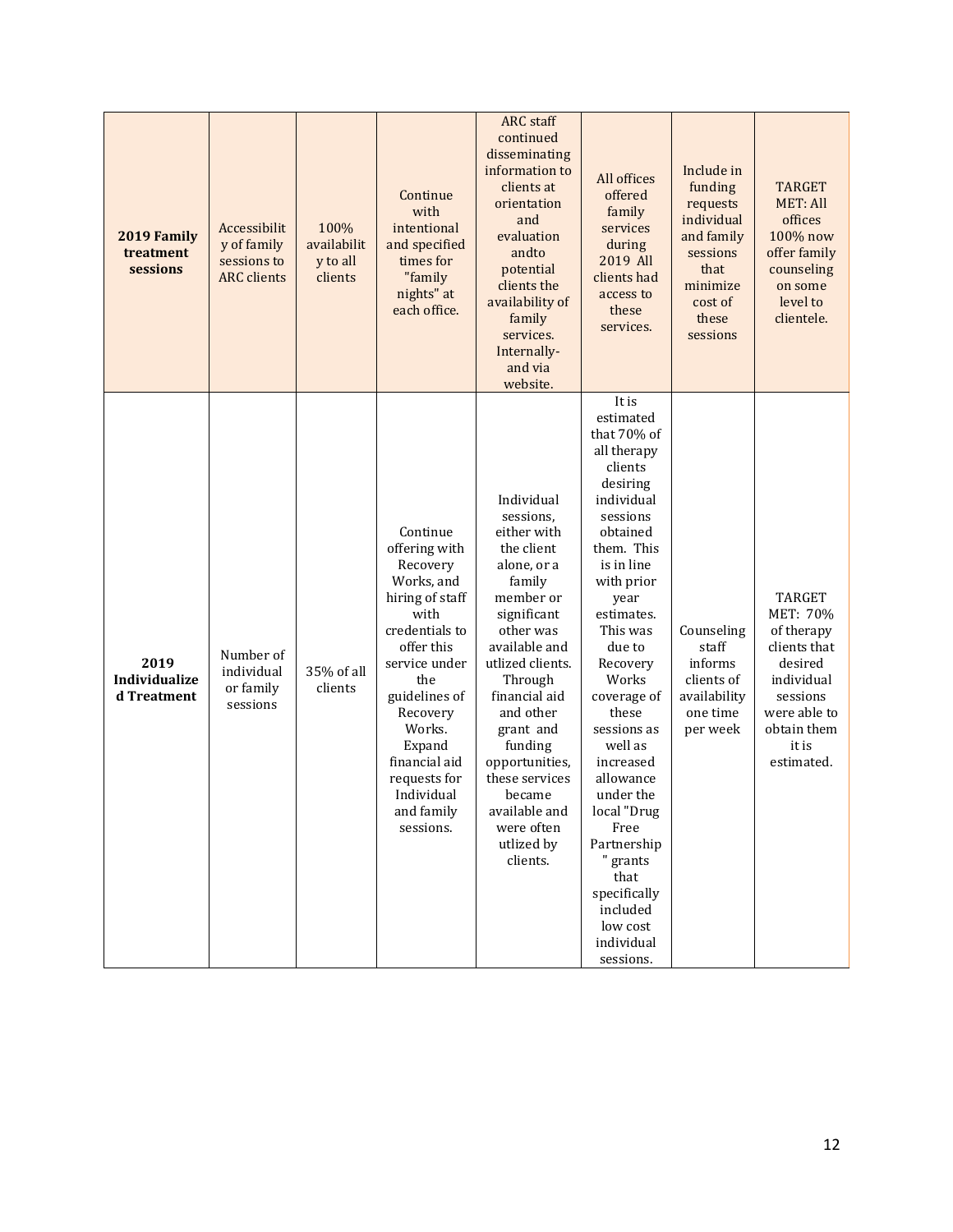| <b>Accessibility</b> | Persons<br>under<br>200% of<br>poverty (in<br>therapy)<br>will have<br>opportunit<br>y for rate<br>reduction | Ongoing | Continue<br>seeking<br>opportunities<br>for financial<br>assistance to<br>make<br>programs<br>affordable.<br>Review<br>requirements<br>for Medicaid,<br>HIP and<br>insurance<br>once again, as<br><b>ARC</b><br>populations<br>are often on<br>these<br>assistance<br>programs.<br>Seek<br>assistance in<br>South Bend<br>office in<br>particular<br>which<br>currently<br>does not have<br>financial aid<br>other than<br>the standard<br>sliding scale<br>program. | <b>ARC</b><br>continued<br>financial aid<br>programs<br>through local,<br>state and<br>federal<br>opportunies<br>that reduced<br>or subsidized<br>client fees.<br>ARC also took<br>definitive<br>steps towards<br>becoming a<br>Medicaid and<br><b>Managed Care</b><br>provider for<br>services that<br>included both<br>individual and<br>group service<br>offerings. | 59% of<br>persons<br>obtaining<br>an<br>evaluation<br>were at or<br>below the<br>poverty<br>level for<br>HHS. This<br>was down<br>slightly<br>from<br>previous<br>years and<br>reflected an<br>improving<br>work<br>environmen<br>t in the<br>communitie<br>s ARC<br>serves. | Hoosier<br>Assurance,<br><b>LCC</b><br>grants,<br>ATR, ARC<br>sliding<br>scale<br>particularl<br>y South<br>Bend | <b>TARGET</b><br>MET: All<br>persons in<br>need of<br>financial aid,<br>under 200%<br>of poverty<br>received<br>opportunitie<br>s for some<br>form of<br>financial aid. |
|----------------------|--------------------------------------------------------------------------------------------------------------|---------|----------------------------------------------------------------------------------------------------------------------------------------------------------------------------------------------------------------------------------------------------------------------------------------------------------------------------------------------------------------------------------------------------------------------------------------------------------------------|------------------------------------------------------------------------------------------------------------------------------------------------------------------------------------------------------------------------------------------------------------------------------------------------------------------------------------------------------------------------|------------------------------------------------------------------------------------------------------------------------------------------------------------------------------------------------------------------------------------------------------------------------------|------------------------------------------------------------------------------------------------------------------|-------------------------------------------------------------------------------------------------------------------------------------------------------------------------|
|----------------------|--------------------------------------------------------------------------------------------------------------|---------|----------------------------------------------------------------------------------------------------------------------------------------------------------------------------------------------------------------------------------------------------------------------------------------------------------------------------------------------------------------------------------------------------------------------------------------------------------------------|------------------------------------------------------------------------------------------------------------------------------------------------------------------------------------------------------------------------------------------------------------------------------------------------------------------------------------------------------------------------|------------------------------------------------------------------------------------------------------------------------------------------------------------------------------------------------------------------------------------------------------------------------------|------------------------------------------------------------------------------------------------------------------|-------------------------------------------------------------------------------------------------------------------------------------------------------------------------|

## Impact: Our Core Values of Quality, Integrity, Ethics and Compassion

It is evident that ARC is a valued member of each community in which it serves. Outcomes strongly indicate that our programming is viewed by most participants as being of good financial value, highly relevant curriculum (*quality)*, and that staff members at ARC are highly concerned about the well-being of it's participants (*compassion)*. Evidence also shows that clients perceive that they are treated with dignity and respect at a very high rate (*integrity)*.

In 2019 highlights of the year included a continuance of a very high number of persons served from an agency historical perspective. From a programming perspective, targets were met in two of the four areas of measurement. One bright spot was the number of days of reported use of a substance declined substantially. This is a continuance of evidence that programs are assisting people obtain and then maintain sobriety as outlined by our post treatment surveys. An additional highlight was the 98% affirmative answer when participants were asked whether their counselor or facilitator were perceived to have an investment in their sobriety. ARC slightly missed the goal (-1%) pertaining to whether the